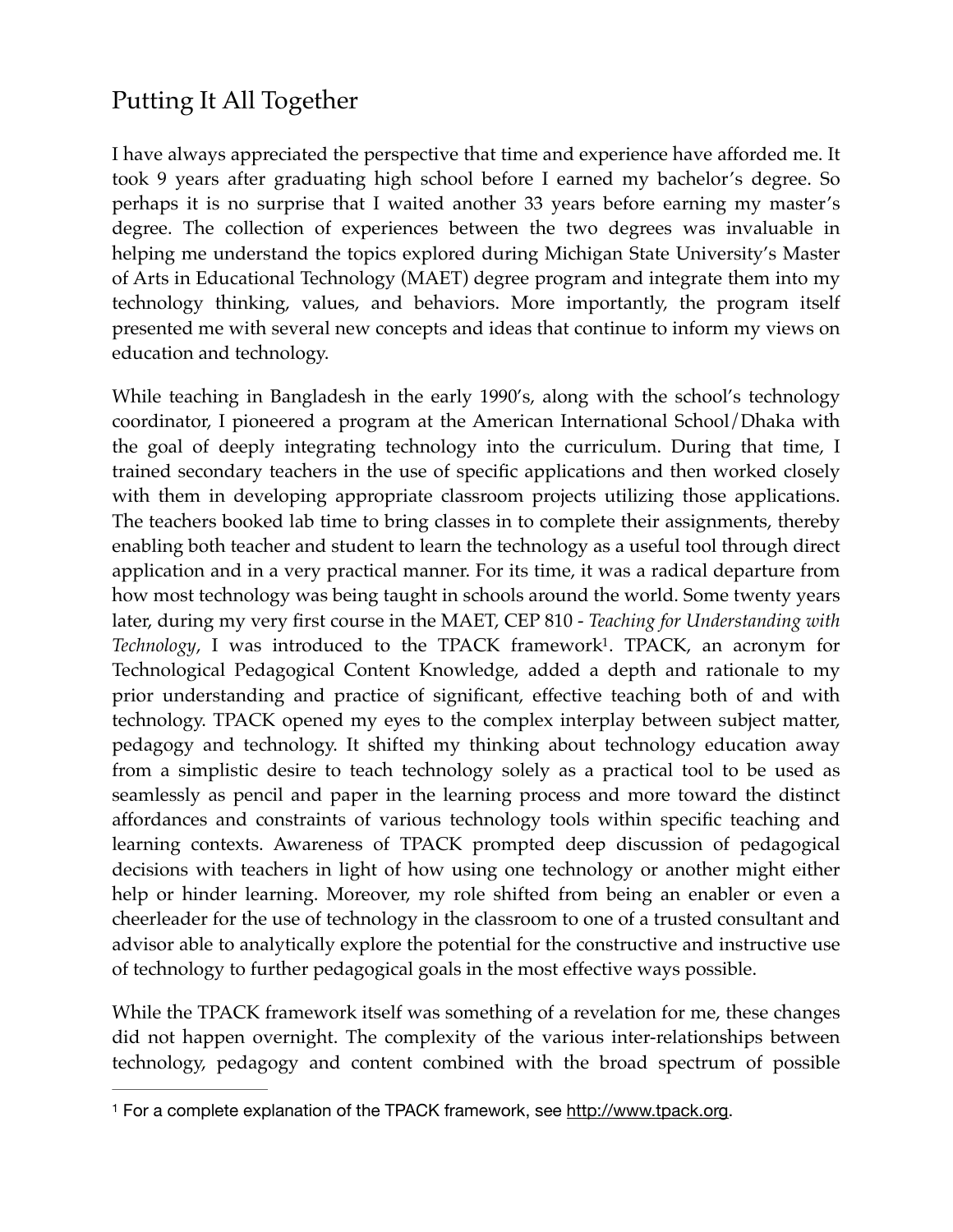<span id="page-1-1"></span>contexts made for a stimulating yet challenging dynamic both to get my head around as well as to integrate into my philosophy and practice. But TPACK was only the first new idea I would discover and embrace from the MAET program. Additionally, *Teaching for Understanding with Technology* introduced me to another important line of thought in technology education, namely the Framework for [2](#page-1-0)1st Century Learning<sup>2</sup> from P21.org. The Partnership for 21st Century Learning (P21) is committed to preparing students for the challenges awaiting them in this new century by changing the focus of what students need to learn to succeed both today and in a future that will change much more rapidly than it has in the past. To this end, beyond the usual mastery of fundamental subject areas, P21 promotes a variety of life and career skills, additional literacies (e.g., financial, civic, health, environmental) as well as information, media and technology skills. One focus of P21 which had a significant impact on my teaching and learning practice and beliefs were the "4 Cs" of creativity, critical thinking, communication and collaboration. While I worked as the Technology Coordinator at the Cayman International School (CIS), the principal school improvement initiative across all grade levels focused on 21st century teaching and learning. On a daily basis, the 4 Cs were discussed as commonly as the day's lunch menu. And, as the chief technology leader at the school, having knowledge and insight into their relationship with technology was more than simply useful, it was required. From the planning, development, and creation of both a MakerSpace and a STEAM Lab to advising student teams and coaches for [Destination Imagination](https://www.destinationimagination.org) competitions to working with teachers to effectively integrate technology into their lessons, the 4 Cs of creativity, critical thinking, communication and collaboration took on a primacy in answering the whys and hows of so much that we did.

As a charter subscriber to MAKE magazine, I had a long familiarity with the Maker culture and ethos going back to 2005. However, it was CEP 811 - *Adapting Innovative Technologies in Education* that prompted me to explore the application of Maker concepts within an educational setting. And, as I alluded to above, studying and sharing Maker philosophy and ideas with fellow educators ultimately led to the creation of a dedicated MakerSpace within CIS. From a more productive personal perspective, CEP 811 and another course I took simultaneously with it, CEP 812 - *Applying Educational Technology to Issues of Practice*, set the basis for a valuable and rewarding couple years for me of blogging at [Just Another Day in Technology \(and paradise\)](https://kjburgam.wordpress.com). While I had done a little intermittent travel blogging earlier in life, the requirement of maintaining a public social space to record my intellectual, academic, educational and technological progress through multiple MAET classes ended up being more than simply an avenue for submitting assignments. It became a truly enjoyable creative outlet for exploring new ideas and sharing my learning with not only my classmates but with my colleagues as well.

<span id="page-1-0"></span><sup>&</sup>lt;sup>2</sup> For more details on the Framework for 21st Century Learning, see [http://www.p21.org.](http://www.p21.org)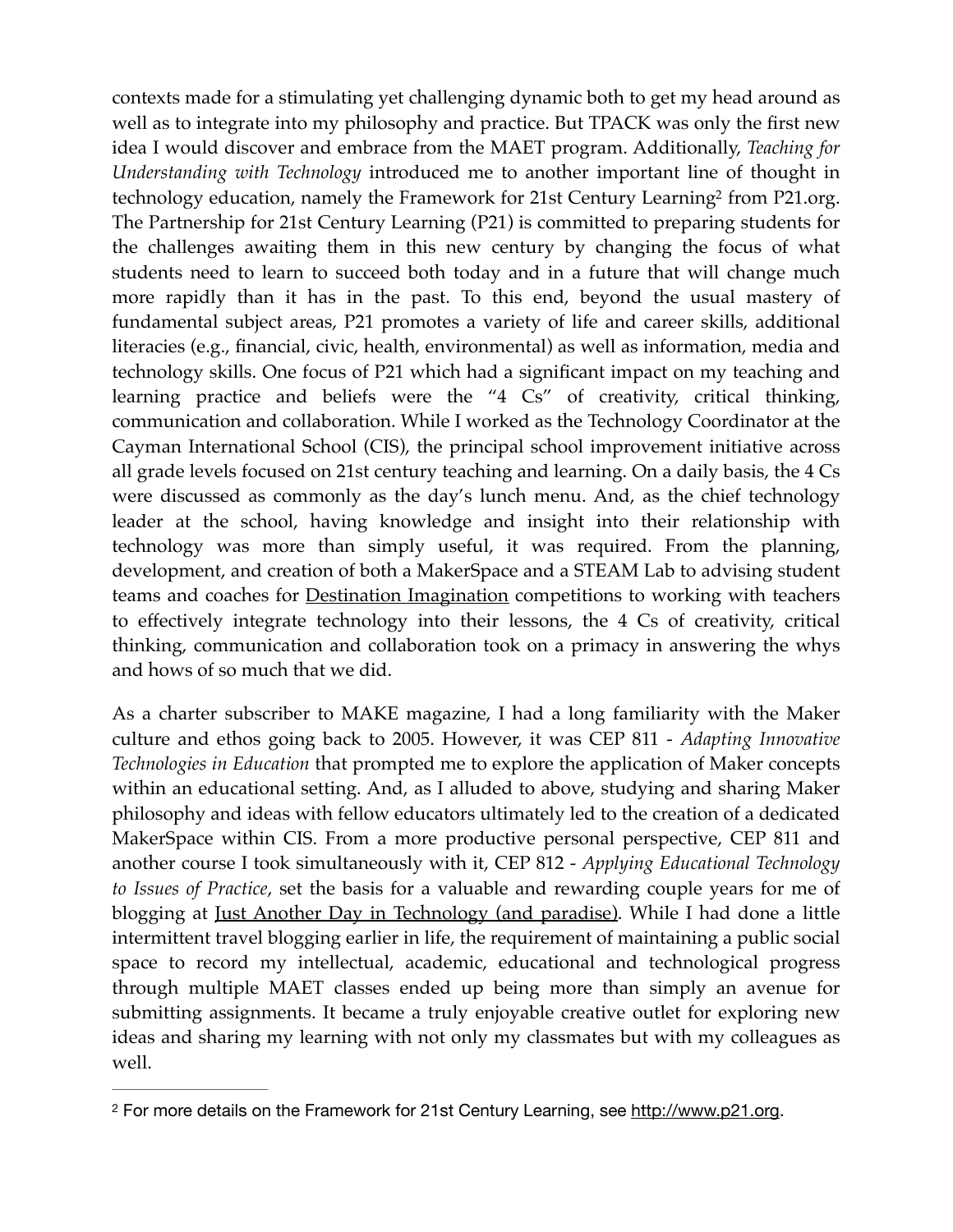Another positive influence I took away from CEP 812 was an introduction to the thinking and writing of James Paul Gee and, more specifically, his ideas on situated and embodied learning. Embodied learning asserts that since nearly all of our experiences are grounded in the body, learning is a bodily experience as opposed to, say, a strictly cognitive one. And situated learning is learning that takes place in the same context in which that learning may be applied. The key aspect being that situated and embodied learning implies that learning always occurs as an *action (bodily experience) within a (situated) context*. The truth of these concepts seemed inescapable when I explored how I myself learned best, and they continued to ring true as I applied them to multiple new situations. In fact, during the very next course I took in the program, CEP 800 - *Psychology of Learning in School and Other Settings*, as I was exploring how differences in teaching strategies affected learning, the concept of situated and embodied learning practically jumped out at me. While working on a video exploring how the student teaching experience generates learning in a pre-service teacher that is an order of magnitude greater than all of the theory classes that come before it combined, I realized that I was essentially comparing a situated and embodied learning experience with a primarily cognitive one. From that point on, I have always attempted to discover or create learning experiences that are both situated and embodied. Such was the case later in CEP 800 when I chose the Flipped Classroo[m](#page-2-0)<sup>[3](#page-2-0)</sup> as a lesson to teach to a group of teachers and administrators at CIS. Rather than sitting in a group and holding a lecture or discussion on flipped teaching methods, I opted to create a flipped lesson video to introduce my "students" to the topic, followed by an in class session in the flipped style where the students complete the assignment (in this case designing and building their own flipped video) during class time. The combination of creating a lesson that was both situated and embodied as well as actively constructing my own new learning about flipped teaching demonstrated to me the importance and power of the entire teaching and learning experience in which I was enmeshed, an experience brought about by my involvement in the MAET.

<span id="page-2-3"></span><span id="page-2-2"></span>Dr. Punya Mishra's CEP 818 - *Creativity in Teaching and Learning* taught me that creativity is a skill that can be taught and practiced much like any other skill. Based, in part[,](#page-2-1) on the work of Robert and Michele Root-Bernstein<sup>[4](#page-2-1)</sup>, CEP 818 posited seven skills for practicing and increasing one's creativity including perception, pattern creation and recognition, abstraction, embodiment, modeling, play and synthesis. While many of the ideas surveyed in my master's coursework appeared repeatedly as I progressed through the program, perhaps none did more so than the concepts I explored in *Creativity in Teaching and Learning*. For example, the practice of embodied thinking, including an awareness of how the body reacts to external stimuli, the same sense of

<span id="page-2-0"></span><sup>&</sup>lt;sup>3</sup> For more information on Flipped Classroom teaching, see <https://flippedlearning.org>.

<span id="page-2-1"></span><sup>&</sup>lt;sup>[4](#page-2-3)</sup> Sparks of Genius: The Thirteen Thinking Tools of the World's Most Creative People by Robert S. Root-Bernstein and Michele M. Root-Bernstein